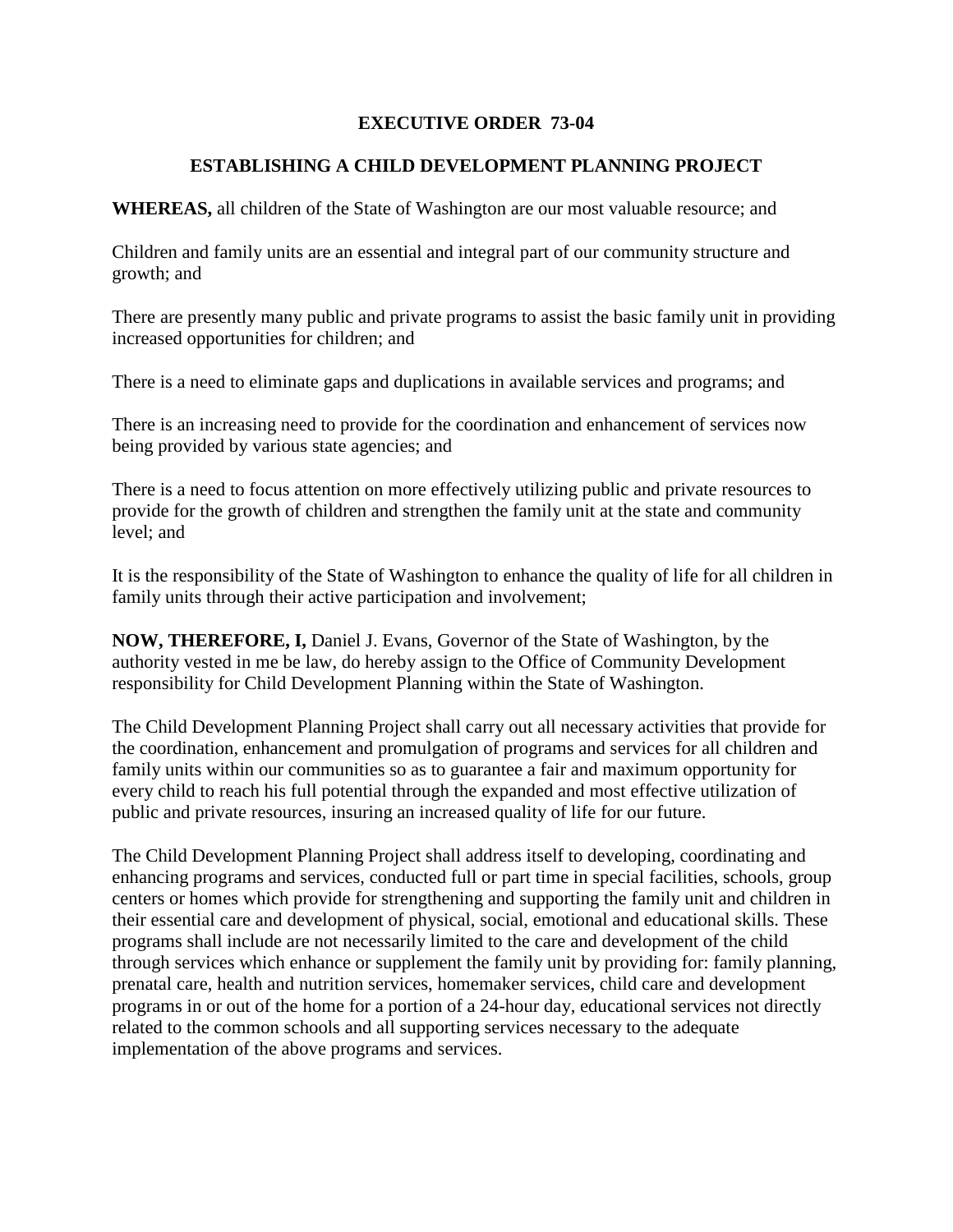The Child Development Planning Project shall consist of a Coordinator, an Interagency Task Force consisting of at least one representative from each state agency providing services and programs for the care and development of children and family units, and a State Council for Children.

The Coordinator shall be designated by the Director of the Office of Community Development. The Coordinator shall serve as chairperson on the Interagency Task Force, and shall provide staff services to the Council for Children. The Office of Community Development shall have the power to enter into agreements with state agencies to utilize available resources to execute the intent of this Order.

The Interagency Task Force shall consist of at least one program staff person from each state agency which has responsibility for parent and children's programs, and such other non-agency people as the Coordinator may request. It shall be the responsibility of the Interagency Task Force to facilitate interagency coordination of programs and agency participation in all activities that relate to the purposes of this Order.

The Governor's Council for Children shall be appointed by, and serve at the discretion of the Governor. The Council will be composed of fifteen members who represent the varied geographical, governmental, social and economic interests of the State. The council shall be an advisory body to the Governor, the Interagency Task Force and the Coordinator. The Council shall have authority to serve as a forum for the discussion of child development programs and problems for elected officials, public and private agencies and the general public; recommend priorities for child development planning; and review and make recommendations on actions initiated under this Order. The Council for Children shall succeed to the duties of the present State 4-Cs Council upon appointment of council members. Until that time the State 4-Cs Council shall be responsible for carrying out the functions of the council for Children as described in this Executive Order.

The Child Development Planning Project, in cooperation and coordination with existing state agencies and established advisory committees operating under federal and state mandate, shall:

1. Design, implement, and maintain a comprehensive child care development plan for all children, ages 0 through 18, with special emphasis on children through the age of 6, which shall include provisions for:

a) Inventorying all services available to children and family units;

b) Developing a statewide needs assessment for all children;

c) Identifying gaps and duplication of services;

d) Insuring community participation by local jurisdiction officials, agencies, consumers, providers, and citizen groups in the planning process;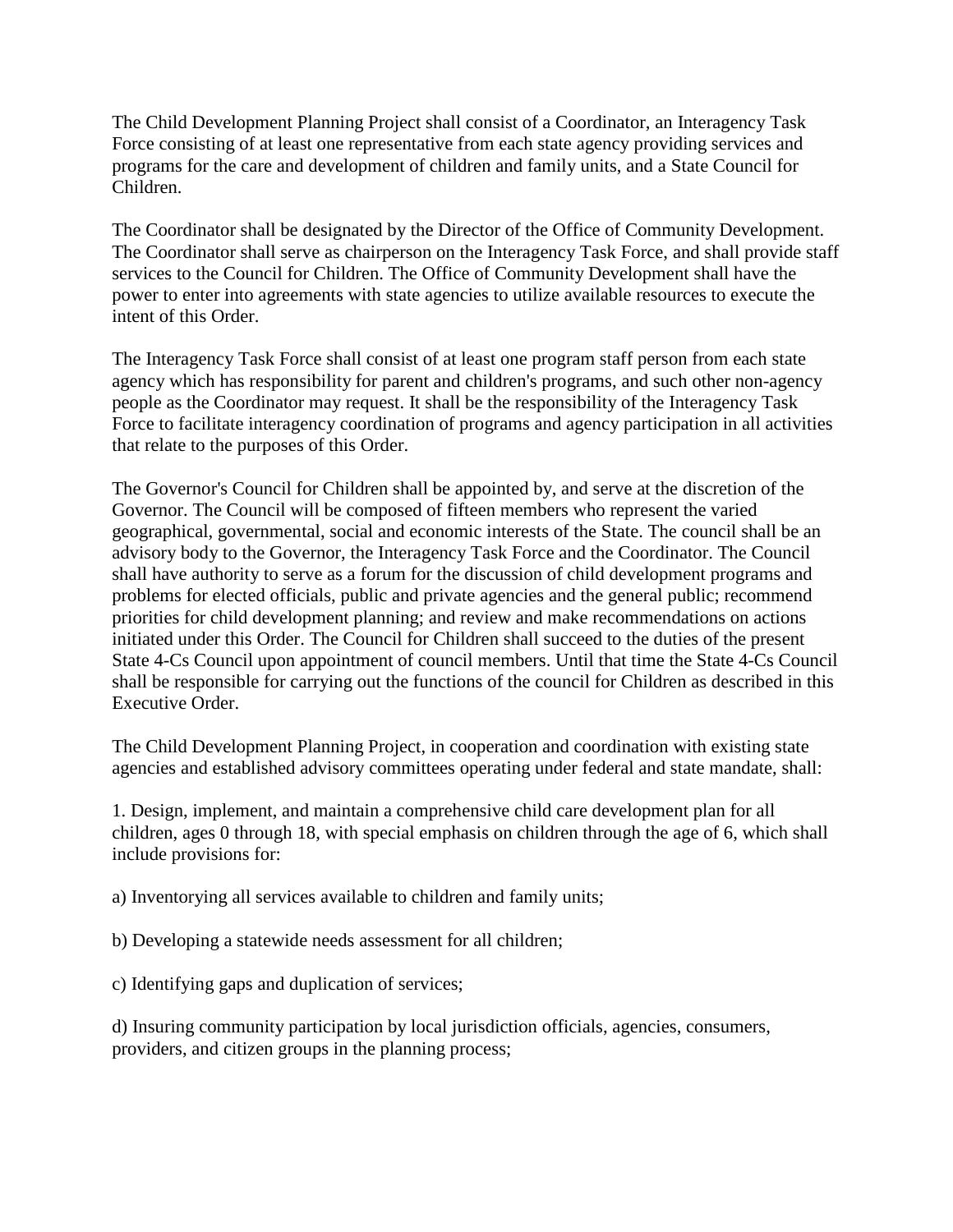e) Coordinating, integrating, and supplementing established planning processes utilized by existing federal, state, and local governmental bodies to develop a comprehensive plan;

f) Coordinating and integrating the plan with all other human resources planning mechanisms at the state level and legislation related to the health, education, and welfare of children.

g) Facilitating the review of the relation to the Comprehensive Child Care Development Plan, of programs, advisory committees, local designated jurisdictions, and the Council guaranteeing the involvement of consumers and providers in the review process.

2. Work with units of local government, planning units and community groups to establish advisory committees for children.

3. Coordinate the integration of public and private children's programs through state agencies. The Coordinator shall also provide technical assistance to local jurisdictions and community groups in developing, coordinating, integrating and funding programs at the community level.

4. Maximize the effective utilization of federal, state, local, public, and private resources to address the needs of children.

5. Work with state and local educational institutions to develop and expand the utilization of resources to meet the nee~s of parenting functions and children.

6. Coordinate the evaluation and monitoring of children's programs among the various state and local agencies and appropriate advisory committees, insuring that there is a self-evaluation component within all monitoring and evaluating of programs by the recipients of said programs.

7. Administer funds which are, or may become, available under state and federal programs pertaining to the development of family units and children, and determine the administering entity for such programs where they do not logically reside in any one existing state agency.

8. Coordinate, sponsor, and promote research in the filed of children's needs and programs.

9. Coordinate and promote training programs for paraprofessional and professional staff of child development programs.

10. Develop a program, in participation with other state agencies, inform the public as to the needs and availability of child and parenting programs and services.

11. Prepare and submit, when appropriate, reports to the Governor, Legislature and the public on the status of legislation and programs affecting children and recommend such programs and legislation as will enhance the growth of children and family units.

12. Perform such other duties as may be consistent with the overall purposes of this order.

The effective date of this Executive Order shall be July 1, 1973.